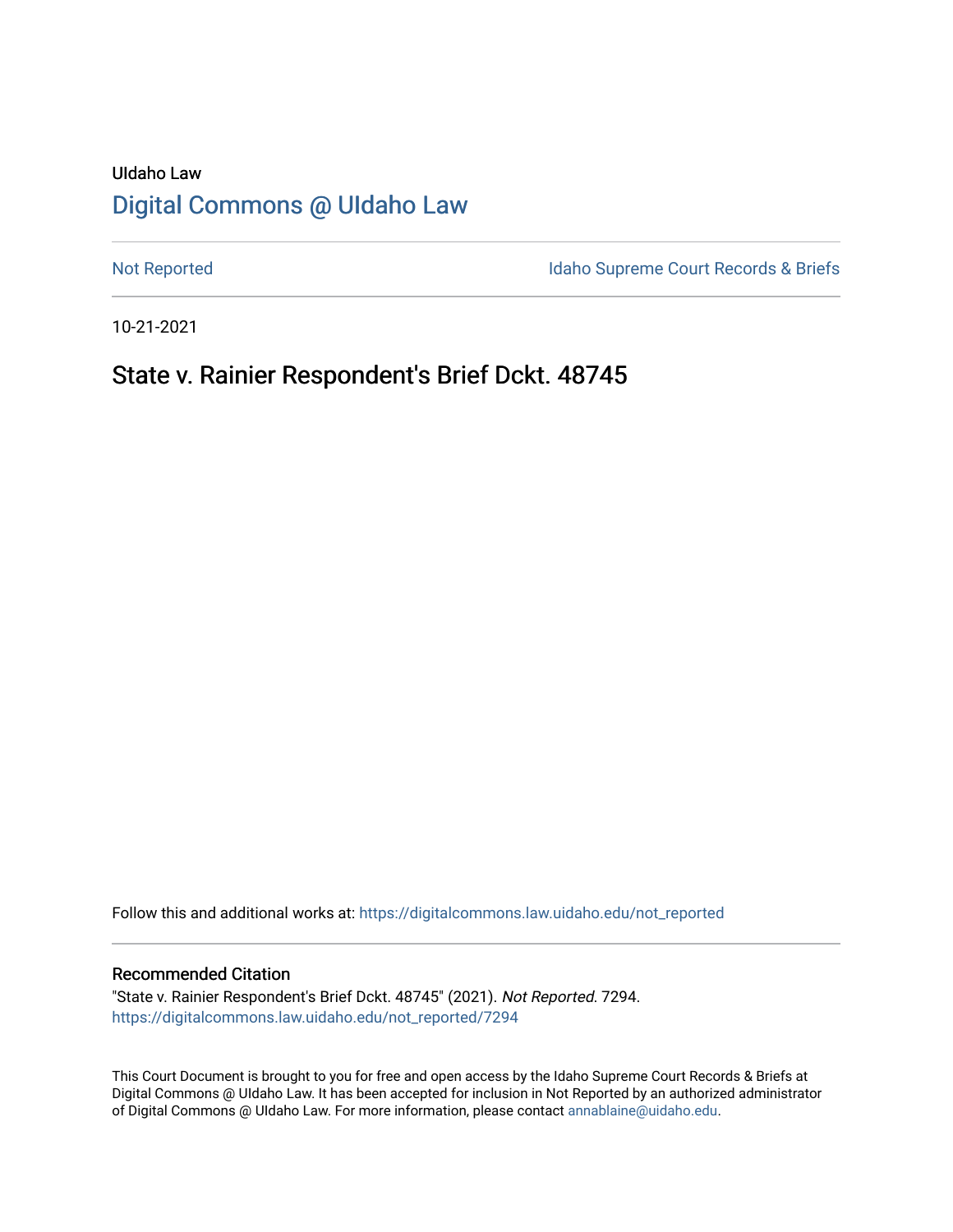Electronically Filed 10/21/2021 10:35 AM Idaho Supreme Court Melanie Gagnepain, Clerk of the Court By: Murriah Clifton, Deputy Clerk

LAWRENCE G. WASDEN Attorney General State of Idaho

MARK A. KUBINSKI Deputy Attorney General Chief, Criminal Law Division

KENNETH K. JORGENSEN Deputy Attorney General P.O. Box 83720 (208) 334-4534 Email: ecf@ag.idaho.gov

## IN THE SUPREME COURT OF THE STATE OF IDAHO

| STATE OF IDAHO        |                           |
|-----------------------|---------------------------|
|                       | NO. 48745-2021            |
| Plaintiff-Respondent, |                           |
|                       | Kootenai County           |
| V.                    | Case No. CR28-20-7600     |
|                       |                           |
| JACOB TAYLOR RAINIER  |                           |
|                       | <b>RESPONDENT'S BRIEF</b> |
| Defendant-Appellant.  |                           |
|                       |                           |

Has Jacob Taylor Rainier failed to show that the district court abused its sentencing discretion when it imposed consecutive sentences of 180 days, 123 suspended for reckless driving and 365 days, 298 suspended, for possession of a controlled substance?

## ARGUMENT

## Rainier Has Failed to Show that the District Court Abused Its Discretion

A. Introduction

Following an argument over lost car keys, Jacob Taylor Rainier chased down the Volkswagen Golf driven by his girlfriend Alexis and carrying their child in common, 20-monthold L.A.K.R., striking the vehicle and causing injury to Alexis. (R., Vol. 2, pp. 139-140.) Seconds preceding the collision, Rainier, driving a Toyota Camry, aggressively passed another driver who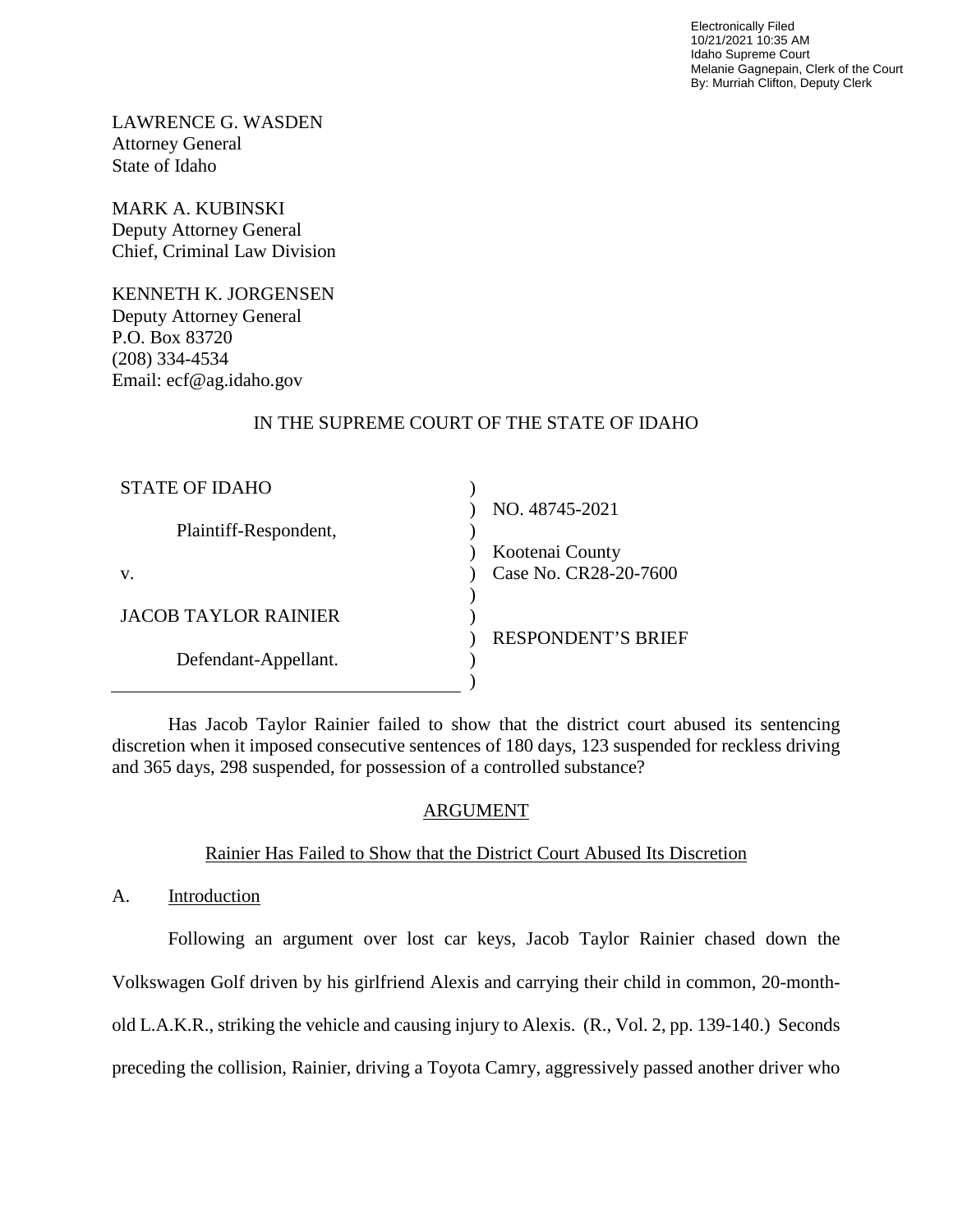honked her horn and watched as Rainier slammed on his brakes, skid 50 feet, and crashed into the rear of the Volkswagen, which in turn collided with a third vehicle stopped at the red light. (R., Vol. 2, pp. 117, 141.) A Collision Reconstructionist verified that Rainier was travelling at a speed of approximately 35 miles per hour as he approached the Volkswagen and 14 miles per hour when he struck it. (R., Vol. 2, pp. 120-21.) The impact damaged the Volkswagen's exterior bumper, side door, and roof. (Prelim. Tr., p. 17, Ls. 11-15.) In the interior, the driver's seat broke off its track, the seatbelt harness holding L.A.K.R.'s car seat broke, and the car seat holding her was thrown askew. (Prelim. Tr., p. 17, Ls. 2-3; p. 19, Ls. 16-21; p. 20 L. 25 – p. 21, L. 2; p. 21, Ls. 16-21.) Following the impact, Alexis called 911 and crawled to the back of the Volkswagen, removing L.A.K.R. from her car seat. Rainier opened the car door and began pulling on the child's arms. (Prelim. Tr., p. 22, Ls. 5-13).) After observing Rainier exit his vehicle and attempt to pull the child out of the Volkswagen against Alexis' protests, the witness attempted to assist Alexis. (R., Vol. 2, p. 141.) The witness asked Rainier to calm down and he told her, "Shut the fuck up. I will fuck you up." (R., Vol. 2, p. 141.) The witness offered to take the child to her truck and Alexis handed L.A.K.R. over to the witness while Rainier continued to hold on to Alexis and grab at the child. The witness yelled at Rainier to stay away, believed he considered charging at her, said Rainier "looked and sounded like he was on drugs" while he continued to threaten both she and Alexis. (R., Vol. 2, p. 141.) Police arrived at the scene, separated Rainier from the women and L.A.K.R, handcuffed him, and eventually placed him in the rear of a patrol car after finding marijuana dab oil in his pocket. (R., Vol. 2, pp. 140-42.)

After reviewing the evidence and speaking with all the parties, police arrested Rainier for aggravated assault. (R., Vol. 2, p. 142.) Emergency Medical Services transported Alexis to the hospital for services, along with L.A.K.R. (R., Vol. 2, p. 140.)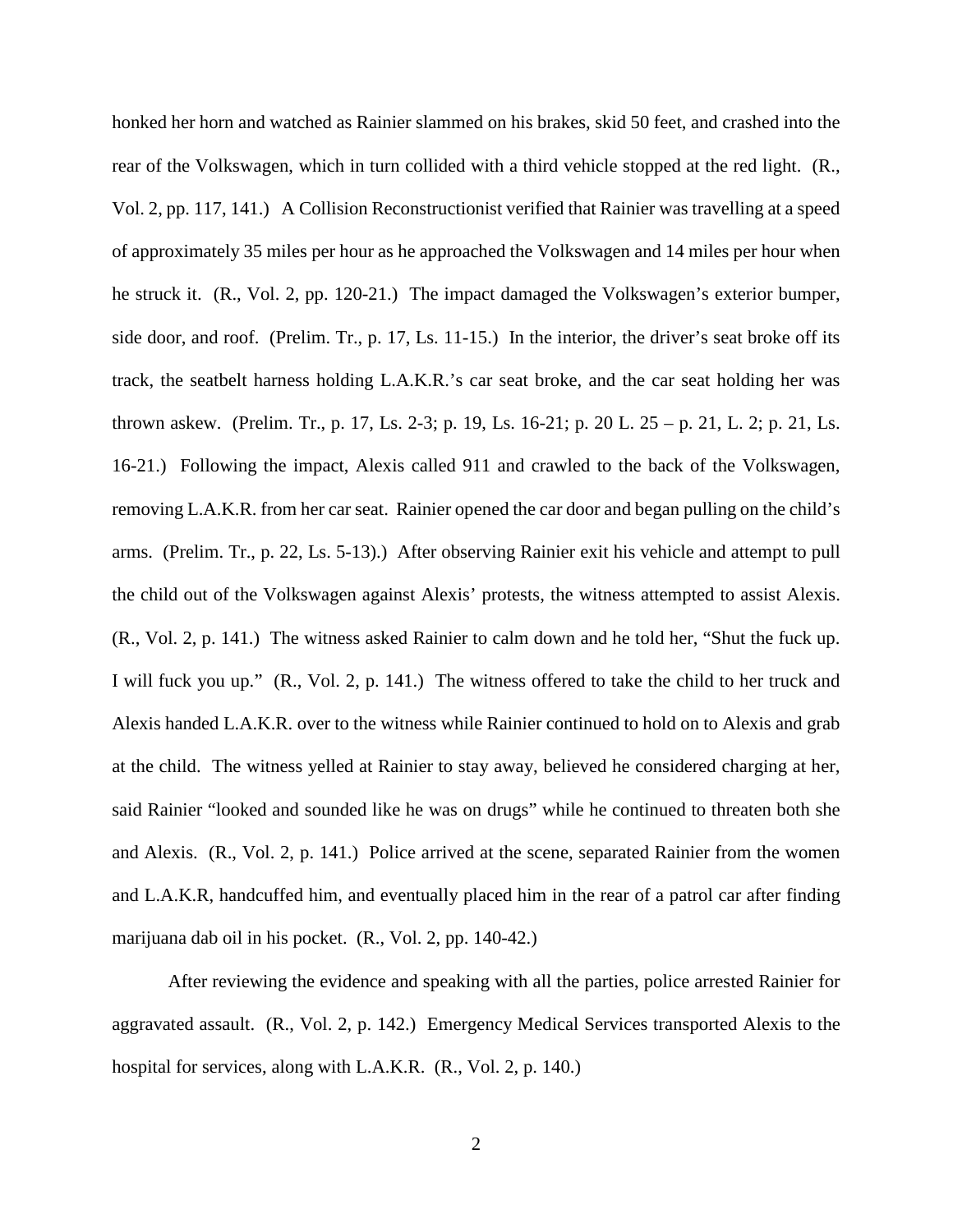The state charged Rainier with injury to a child and possession of a controlled substance. (R., Vol. 1, pp. 197-98.) Pursuant to a plea agreement the state amended the charges to reckless driving and possession of a controlled substance and Rainier pleaded guilty. (R., Vol. 2, pp. 101- 02, 105-09.) The district court imposed a sentence of 180 days, 123 days suspended, with seven days credit for time served for reckless driving, and 365 days, 298 days suspended, with seven days credit for time served for possession of marijuana, to run consecutively. (R., Vol. 2, pp. 167- 68.)

Rainier filed a timely notice of appeal within 42 days of Judgment. (R., Vol. 2, pp. 174-76, 189-93.)

Rainier challenges the district court's decision to impose consecutive sentences of 180 days, 123 suspended, and 365 days, 298 suspended. Rainier has failed to show an abuse of discretion.

#### B. Standard of Review

The length of a sentence is reviewed under an abuse of discretion standard considering the defendant's entire sentence. State v. Oliver, 144 Idaho 722, 726, 170 P.3d 387, 391 (2007) (citing State v. Strand, 137 Idaho 457, 460, 50 P.3d 472, 475 (2002); State v. Huffman, 144 Idaho 201, 159 P.3d 838 (2007)). Where a sentence is within statutory limits, the appellant bears the burden of demonstrating that it is a clear abuse of discretion. State v. Baker, 136 Idaho 576, 577, 38 P.3d 614, 615 (2001) (citing State v. Lundquist, 134 Idaho 831, 11 P.3d 27 (2000)). In evaluating whether a lower court abused its discretion, the appellate court conducts a four-part inquiry, which asks "whether the trial court: (1) correctly perceived the issue as one of discretion; (2) acted within the outer boundaries of its discretion; (3) acted consistently with the legal standards applicable to the specific choices available to it; and (4) reached its decision by the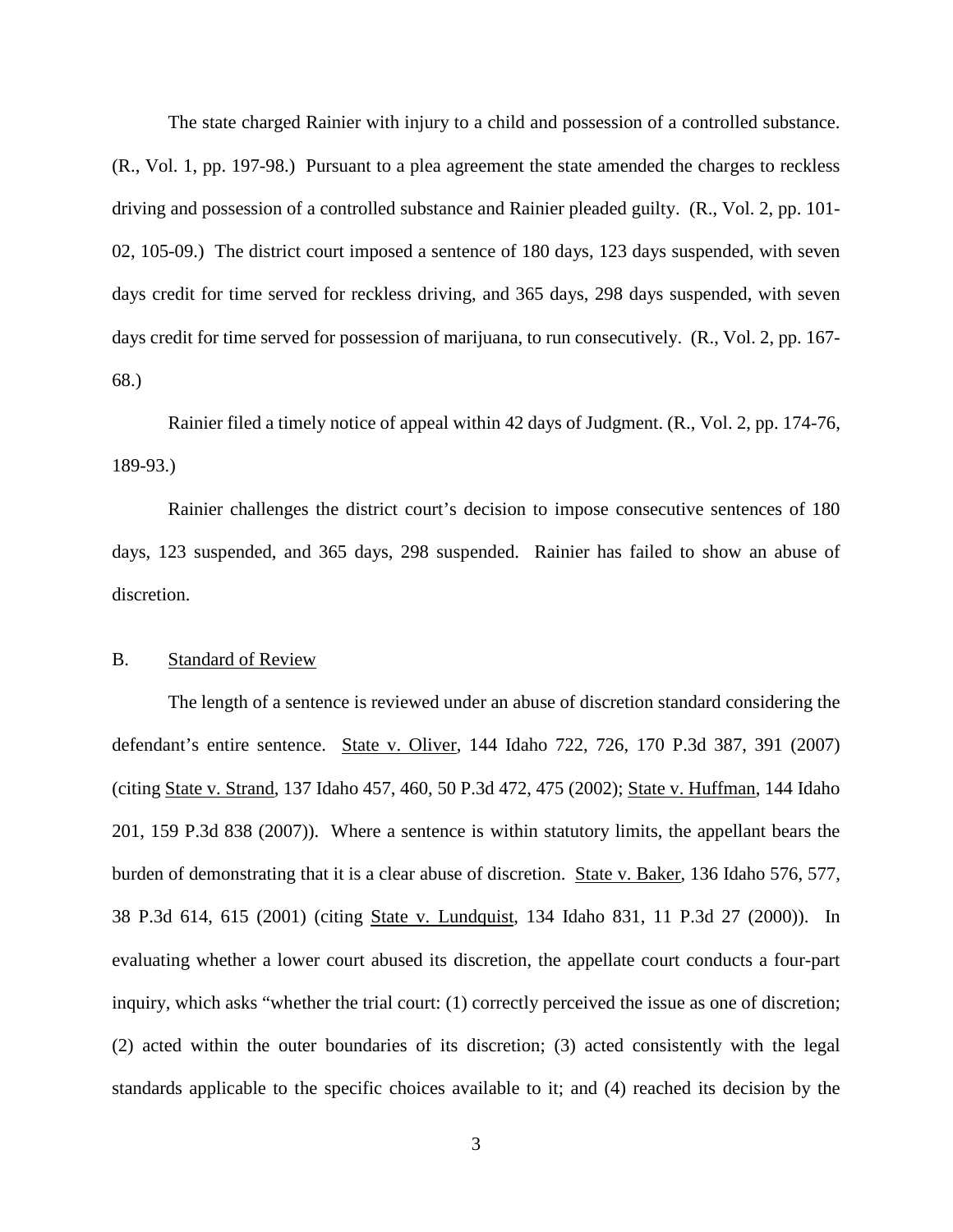exercise of reason." State v. Herrera, 164 Idaho 261, 270, 429 P.3d 149, 158 (2018) (citing Lunneborg v. My Fun Life, 163 Idaho 856, 863, 421 P.3d 187, 194 (2018)).

#### C. Rainier Has Shown No Abuse of the Court's Discretion

To bear the burden of demonstrating an abuse of discretion, the appellant must establish that, under any reasonable view of the facts, the sentence was excessive. State v. Farwell, 144 Idaho 732, 736, 170 P.3d 397, 401 (2007). In determining whether the appellant met this burden, the court considers the entire sentence but, because the decision to release the defendant on parole is exclusively the province of the executive branch, presumes that the determinate portion will be the period of actual incarceration. State v. Bailey, 161 Idaho 887, 895, 392 P.3d 1228, 1236 (2017) (citing Oliver, 144 Idaho at 726, 170 P.3d at 391). To establish that the sentence was excessive, the appellant must demonstrate that reasonable minds could not conclude the sentence was appropriate to accomplish the sentencing goals of protecting society, deterrence, rehabilitation, and retribution. Farwell, 144 Idaho at 736, 170 P.3d at 401. A sentence is reasonable "'if it appears necessary to accomplish the primary objective of protecting society and to achieve any or all of the related goals of deterrence, rehabilitation, or retribution.'" Bailey, 161 Idaho at 895-96, 392 P.3d at 1236-37 (quoting State v. McIntosh, 160 Idaho 1, 8, 368 P.3d 621, 628 (2015)).

The district court's factual finding and reasoning for its sentence show no abuse of discretion. The district found, in light of Rainier's previous record of crimes including domestic battery and a subsequent conviction of reckless driving, Rainier is "a danger to the public." (Tr., p. 31, Ls. 11-25). The district court was within sentencing limit guidelines and Rainier understood the possible punishments he faced when he pleaded guilty. (R., Vol. 2, pp. 106-107; Tr., p. 10, Ls. 4 – 18; p. 16, L. 14 – p. 17, L. 14.)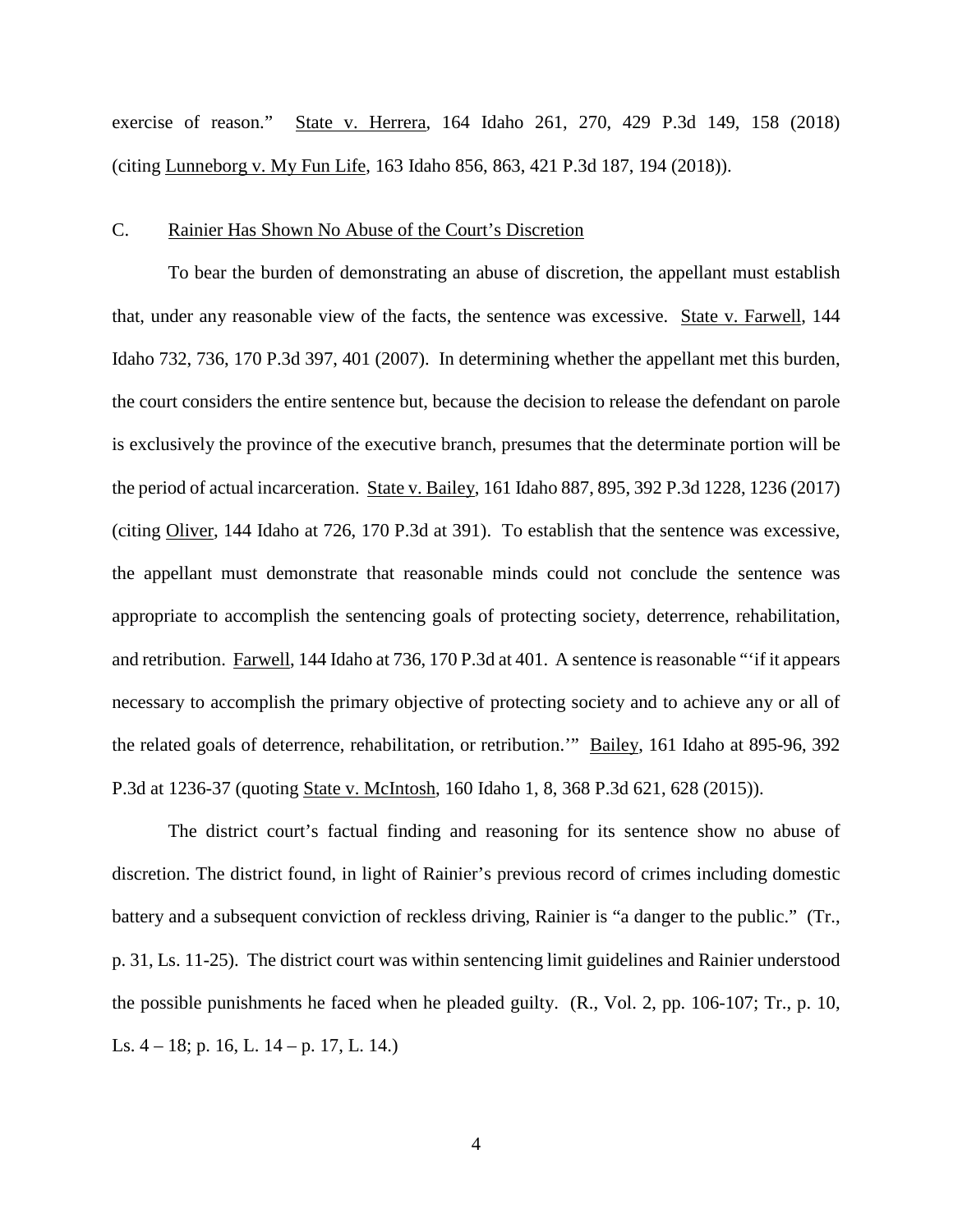Rainier argues that the district court did not properly consider mitigating factors including his remorse, mental health, drug dependency, and his tough childhood. (Appellant's Brief, pp. 4- 5.) Rainier's argument that "spending his days in jail will not help him, and will not further the goal of protecting society" is contrary to the record. (Appellant's Brief, p. 5.)

As shown above, Rainier's crimes were more egregious than the usual reckless driving, and created a great risk of harm to his girlfriend and child. Rainier has a history of convictions including willful concealment of goods, petit theft, battery, possession of a controlled substance with intent to manufacture or deliver, and two counts of inattentive or careless driving. (Conf. Docs., pp. 6-7.) The district court, concerned about Rainier's criminal record and the danger he presented to the public, determined that a lengthy probation, with an underlying cumulative sentence of 545 days jail, 124 to serve with 421 suspended, was necessary. (Tr., p. 31, L.  $11 - p$ .) 32, L. 6.) If Rainier was in fact as amenable to treatment and remorseful as he claimed at sentencing,<sup>[1](#page-5-0)</sup> the district court's emphasis on probation was entirely reasonable. Because the record supports the district court's sentence, Rainier has failed to show an abuse of discretion.

#### **CONCLUSION**

The state respectfully requests this Court to affirm the judgment of the district court. DATED this 21<sup>st</sup> day of October, 2021

> /s/ Kenneth K. Jorgensen KENNETH K. JORGENSEN Deputy Attorney General

 MOLLY GARNER Paralegal

 $\overline{a}$ 

<span id="page-5-0"></span><sup>&</sup>lt;sup>1</sup> Rainier was not successful on probation. (R., Vol. 2, pp. 184-88, 199-07.)